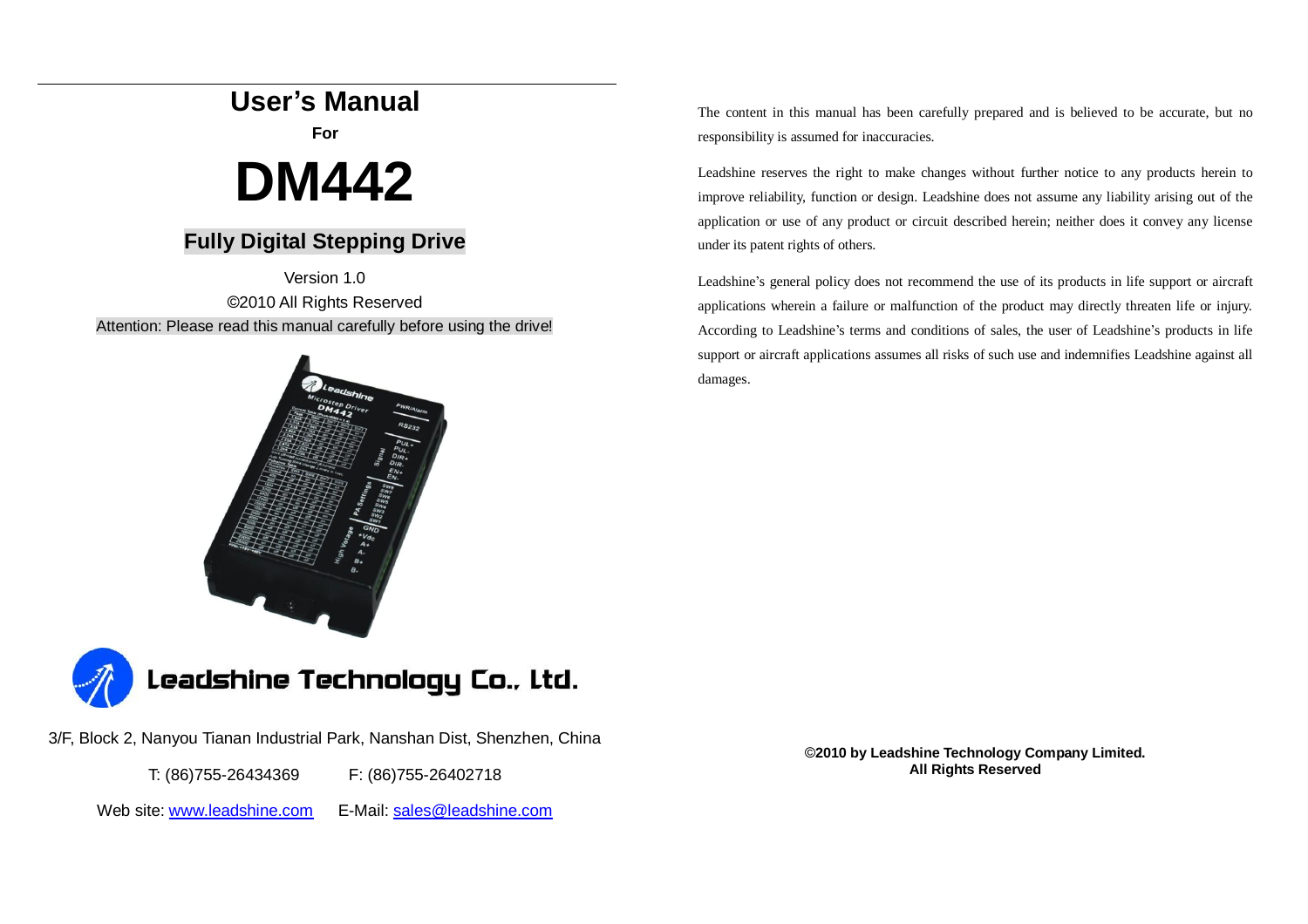## **Table of Contents**

| T |  |
|---|--|

Contents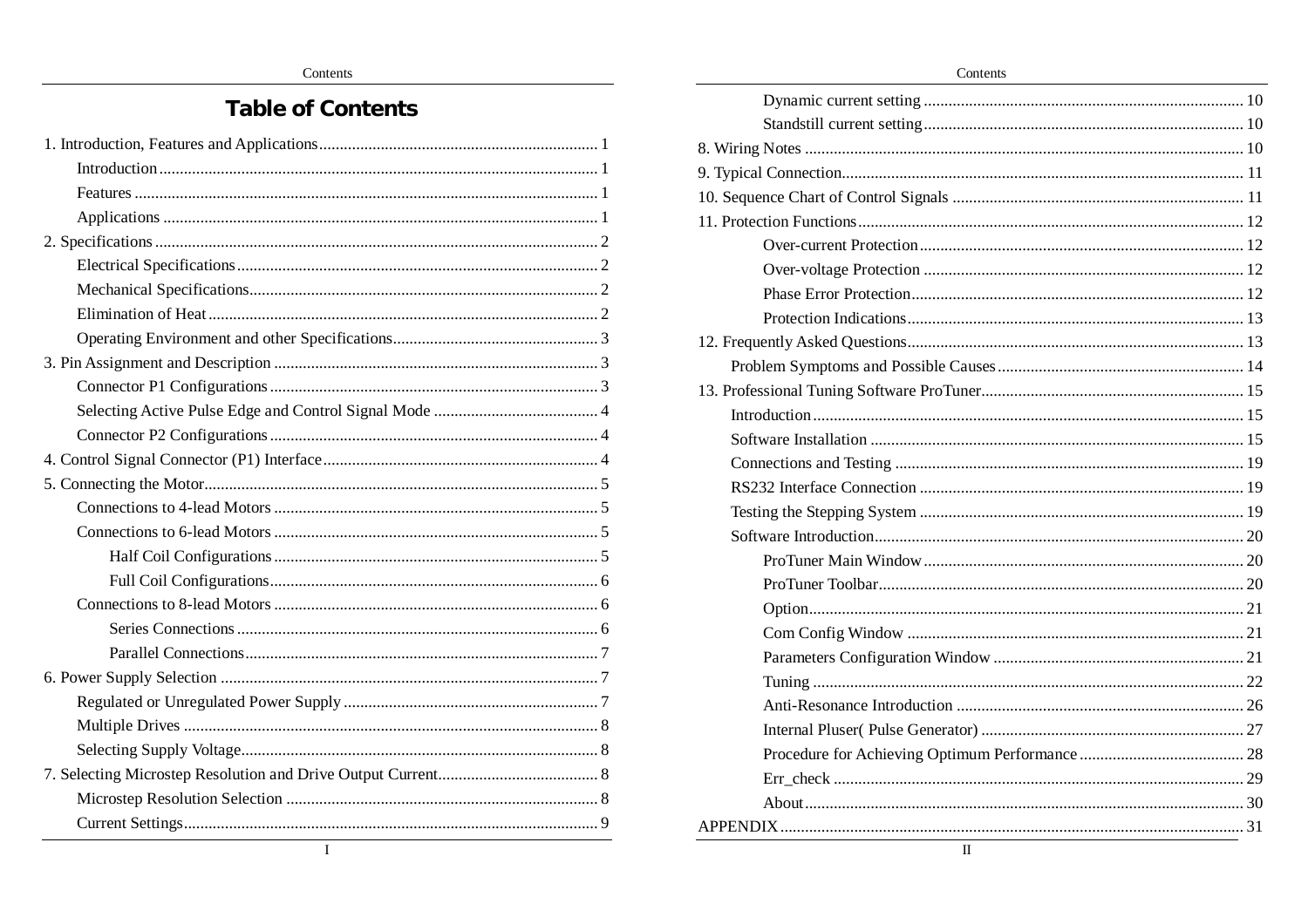

#### **1. Introduction, Features and Applications**

#### **Introduction**

The DM442 is a versatility fully digital stepping drive based on a DSP with advanced control algorithm. The DM442 is the next generation of digital stepping motor controls. It brings a unique level of system smoothness, providing optimum torque and nulls mid-range instability. Motor self-test and parameter auto-setup technology offers optimum responses with different motors and easy-to-use. The driven motors can run with much smaller noise, lower heating, smoother movement than most of the drives in the markets. Its unique features make the DM442 an ideal solution for applications that require low-speed smoothness.

Compared to the DM432C, DM442 can output more current. What's more, owing to its higher performance DSP, driven motors can achieve much higher speed (above 3000RPM) than that of the DM432C, offering servo-like performances.

#### **Features**

- l Anti-Resonance, provides optimum torque and nulls mid-range instability
- l Motor self-test and parameter auto-setup technology, offers optimum responses with different motors
- l Multi-Stepping allows a low resolution step input to produce a higher microstep output for smooth system performance
- l Microstep resolutions programmable, from full-step to 102,400 steps/rev
- l Supply voltage up to +40 VDC
- l Output current programmable, from 0.5A to 4.2A
- l Pulse input frequency up to 200 KHz
- l TTL compatible and optically isolated input
- l Automatic idle-current reduction
- (Reduction rate can be software configured)
- l Support PUL/DIR and CW/CCW modes
- l Over-voltage, over-current, phase-error protections

#### **Applications**

Suitable for a wide range of stepping motors, from NEMA frame size 17 to 34. It can be used in various kinds of machines, such as laser cutters, laser markers, high precision X-Y tables, labeling machines, and so on. Its unique features make the DM442 an ideal solution for applications that require both low-speed smoothness and high speed performances.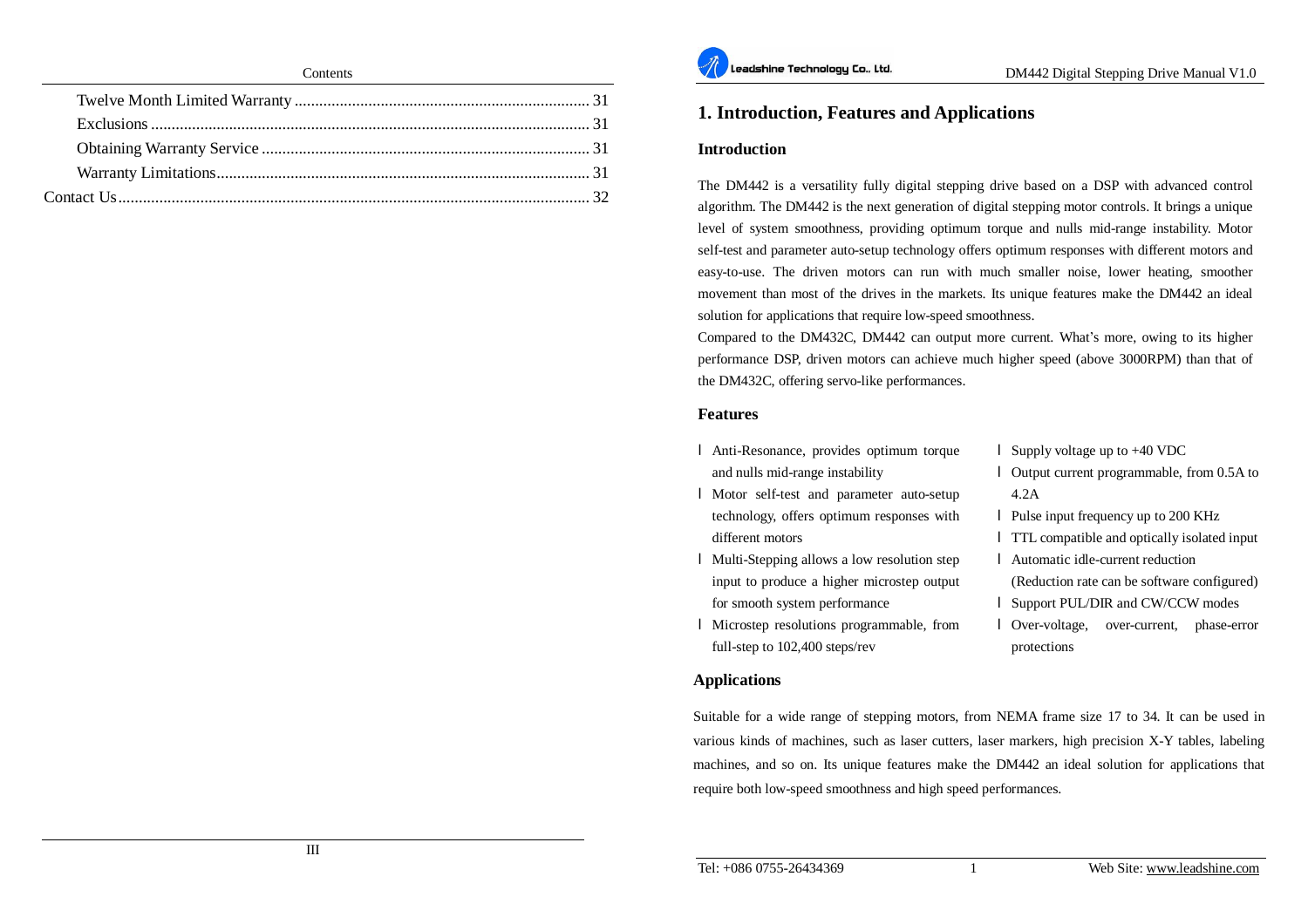

### **2. Specifications**

#### **Electrical Specifications**  $(T_j = 25^{\circ}\text{C}/77^{\circ}\text{F})$

|  | <b>Parameters</b>           |       |         |                 |            |  |
|--|-----------------------------|-------|---------|-----------------|------------|--|
|  |                             | Min   | Typical | Max             | Unit       |  |
|  | Output current              | 0.5   |         | $4.2$ (3.0 RMS) | A          |  |
|  | Supply voltage              | $+20$ | $+36$   | $+40$           | <b>VDC</b> |  |
|  | Logic signal current        |       | 10      | 16              | mA         |  |
|  | Pulse input frequency       | 0     |         | 200             | kHz        |  |
|  | <b>Isolation</b> resistance | 500   |         |                 | $M\Omega$  |  |

#### **Mechanical Specifications (unit: mm [inch])**



Figure 1: Mechanical specifications

#### **Elimination of Heat**

- l Drive's reliable working temperature should be <70℃(158℉), and motor working temperature should be  $<80^{\circ}\text{C}(176^{\circ}\text{F})$ ;
- l It is recommended to use automatic idle-current mode, namely current automatically reduce to 60% when motor stops, so as to reduce drive heating and motor heating;
- l It is recommended to mount the drive vertically to maximize heat sink area. Use forced cooling method to cool the system if necessary.



#### **Operating Environment and other Specifications**

| Cooling                      | <b>Natural Cooling or Forced cooling</b>                                            |                                                                                     |  |  |
|------------------------------|-------------------------------------------------------------------------------------|-------------------------------------------------------------------------------------|--|--|
|                              | Environment                                                                         | Avoid dust, oil fog and corrosive gases                                             |  |  |
| <b>Operating Environment</b> | <b>Ambient Temperature</b>                                                          | $0^{\circ}\text{C} - 50^{\circ}\text{C} (32^{\circ}\text{F} - 122^{\circ}\text{F})$ |  |  |
|                              | Humidity                                                                            | $40\% RH - 90\%RH$                                                                  |  |  |
|                              | <b>Operating Temperature</b>                                                        | $70^{\circ}$ C (158 $^{\circ}$ F) Max                                               |  |  |
|                              | Vibration                                                                           | $5.9$ m/s <sup>2</sup> Max                                                          |  |  |
| <b>Storage Temperature</b>   | $-20^{\circ}\text{C} - 65^{\circ}\text{C}$ (-4 <sup>°</sup> F - 149 <sup>°</sup> F) |                                                                                     |  |  |
| Weight                       | Approx. 200g (7.05oz)                                                               |                                                                                     |  |  |

#### **3. Pin Assignment and Description**

The DM442 has two connectors, connector P1 for control signals connections, and connector P2 for power and motor connections. The following tables are brief descriptions of the two connectors. More detailed descriptions of the pins and related issues are presented in section 4, 5, 9.

#### **Connector P1 Configurations**

| <b>Pin Function</b> | <b>Details</b>                                                                                                                                                                                                                                                                                                                |
|---------------------|-------------------------------------------------------------------------------------------------------------------------------------------------------------------------------------------------------------------------------------------------------------------------------------------------------------------------------|
| $PUL+$              | <b>Pulse signal:</b> In single pulse (pulse/direction) mode, this input represents pulse<br>signal, each rising or falling edge active (software configurable); 4-5V when<br>PUL-HIGH, 0-0.5V when PUL-LOW. In double pulse mode (pulse/pulse),                                                                               |
| PUL-                | this input represents clockwise (CW) pulse, active both at high level and low<br>level (software configurable). For reliable response, pulse width should be<br>longer than 2.5 $\mu$ s. Series connect resistors for current-limiting when $+12V$ or<br>$+24V$ used. The same as DIR and ENA signals.                        |
| $DIR+$              | DIR signal: In single-pulse mode, this signal has low/high voltage levels,<br>representing two directions of motor rotation; in double-pulse mode (software<br>configurable), this signal is counter-clock (CCW) pulse, active both at high<br>level and low level (software configurable). For reliable motion response, DIR |
| DIR-                | signal should be ahead of PUL signal by 5 us at least. 4-5V when DIR-HIGH,<br>0-0.5V when DIR-LOW. Please note that rotation direction is also related to<br>motor-drive wiring match. Exchanging the connection of two wires for a coil<br>to the drive will reverse motion direction.                                       |
| $ENA+$              | Enable signal: This signal is used for enabling/disabling the drive. High level<br>(NPN control signal, PNP and Differential control signals are on the contrary,                                                                                                                                                             |
| ENA-                | namely Low level for enabling.) for enabling the drive and low level for<br>disabling the drive. Usually left <b>UNCONNECTED</b> ( <b>ENABLED</b> ).                                                                                                                                                                          |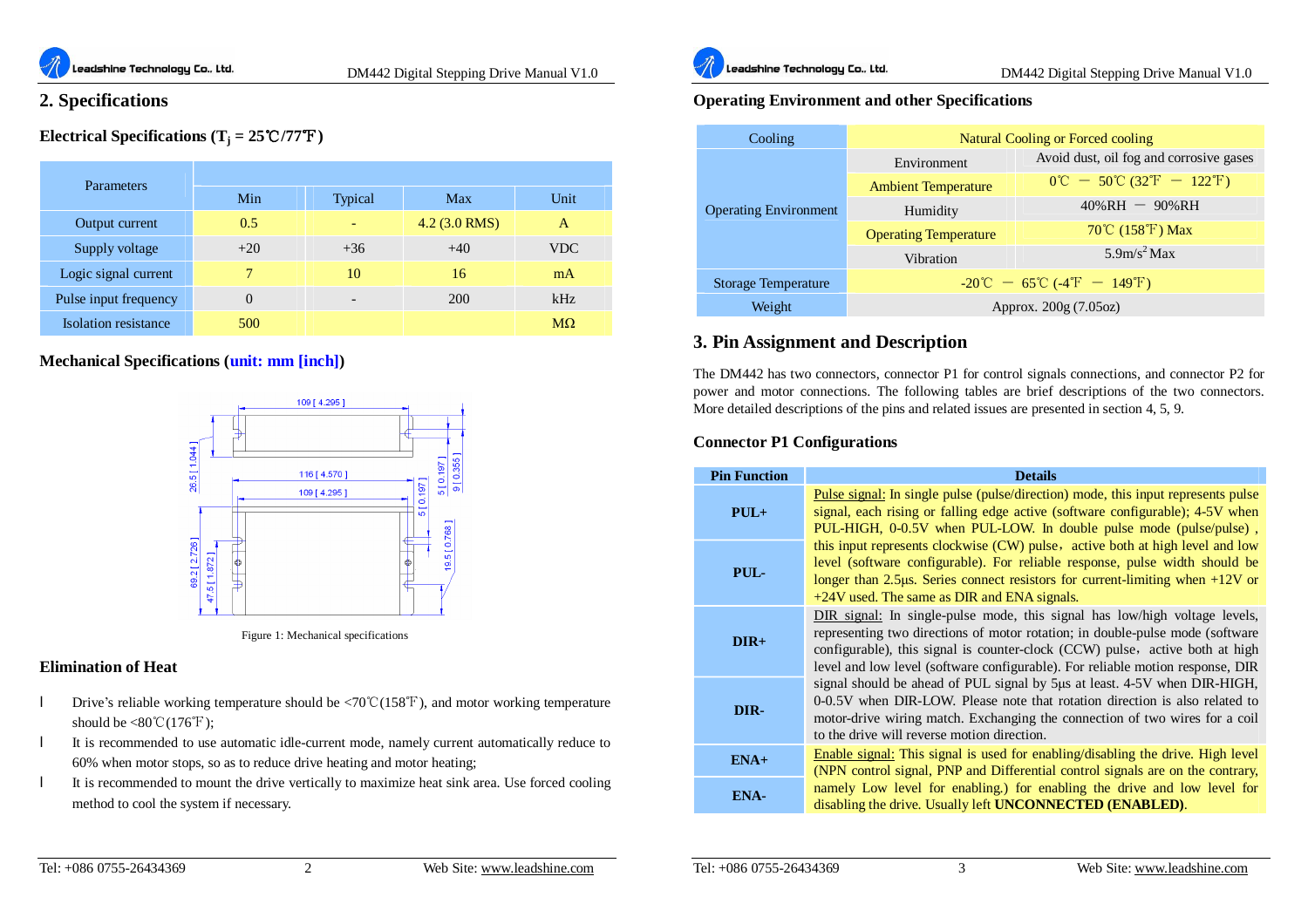#### **Selecting Active Pulse Edge and Control Signal Mode**

The DM442 supports PUL/DIR and CW/CCW modes and pulse actives at rising or falling edge. See more information about these settings in Section 13. Default setting is PUL/DIR mode and rising edge active (NPN, and PNP control signal is on the contrary).

#### **Connector P2 Configurations**

| <b>Pin Function</b> | <b>Details</b>                                                          |
|---------------------|-------------------------------------------------------------------------|
| $+Vdc$              | Power supply, 20~40 VDC, Including voltage fluctuation and EMF voltage. |
| <b>GND</b>          | Power Ground.                                                           |
| $A+$ , $A-$         | Motor Phase A                                                           |
| $B+$ , $B-$         | Motor Phase B                                                           |

#### **4. Control Signal Connector (P1) Interface**

The DM442 can accept differential and single-ended inputs (including open-collector and PNP output). The DM442 has 3 optically isolated logic inputs which are located on connector P1 to accept line drive control signals. These inputs are isolated to minimize or eliminate electrical noises coupled onto the drive control signals. Recommend use line drive control signals to increase noise immunity of the drive in interference environments. In the following figures, connections to open-collector and PNP signals are illustrated.



Figure 2: Connections to open-collector signal (common-anode)





Figure 3: Connection to PNP signal (common-cathode)

#### **5. Connecting the Motor**

The DM442 can drive any 2-pahse and 4-pahse hybrid stepping motors.

#### **Connections to 4-lead Motors**

4 lead motors are the least flexible but easiest to wire. Speed and torque will depend on winding inductance. In setting the drive output current, multiply the specified phase current by 1.4 to determine the peak output current.



Figure 4: 4-lead Motor Connections

#### **Connections to 6-lead Motors**

Like 8 lead stepping motors, 6 lead motors have two configurations available for high speed or high torque operation. The higher speed configuration, or half coil, is so described because it uses one half of the motor's inductor windings. The higher torque configuration, or full coil, uses the full windings of the phases.

#### **Half Coil Configurations**

As previously stated, the half coil configuration uses 50% of the motor phase windings. This gives lower inductance, hence, lower torque output. Like the parallel connection of 8 lead motor, the torque output will be more stable at higher speeds. This configuration is also referred to as half chopper. In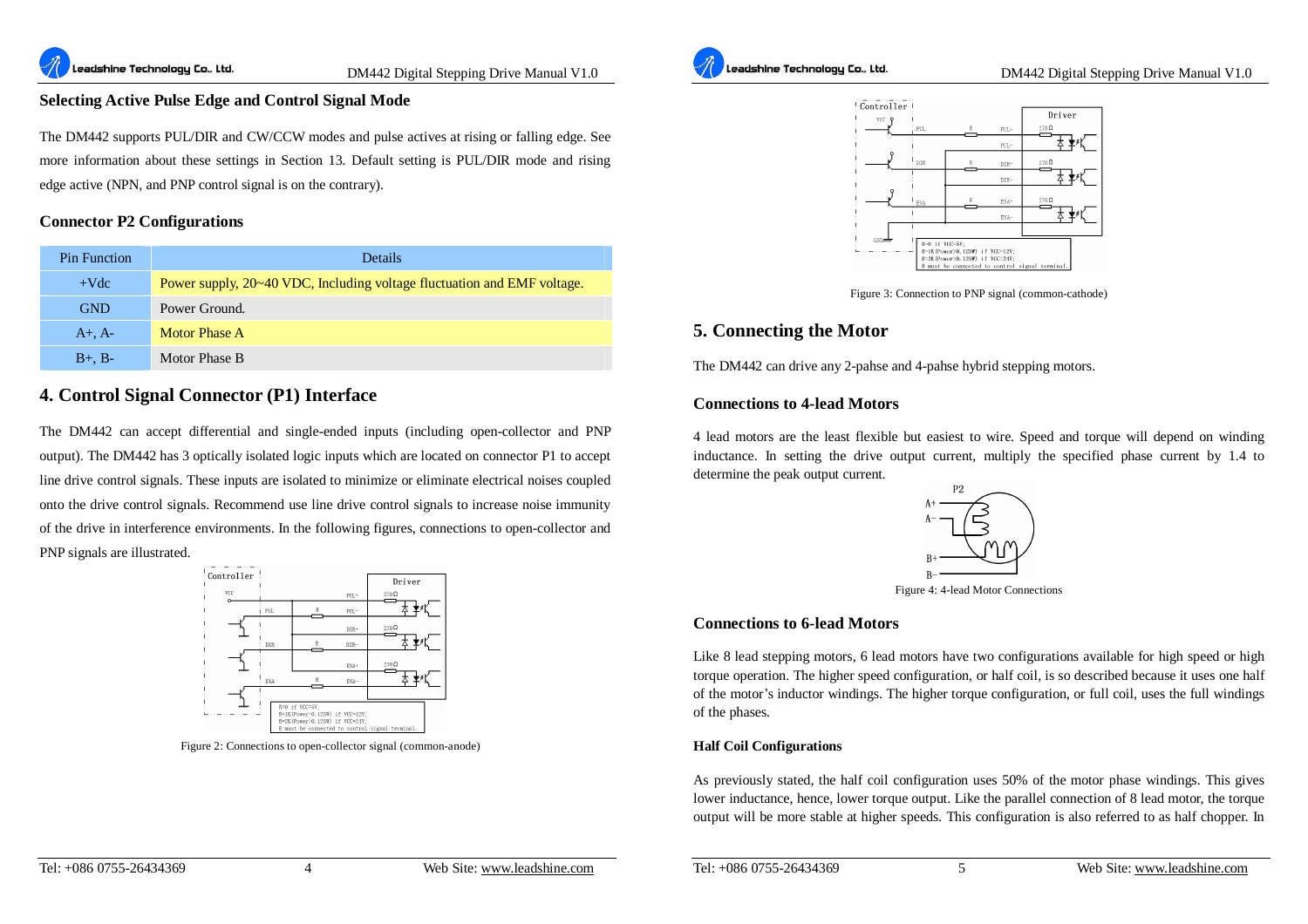setting the drive output current multiply the specified per phase (or unipolar) current rating by 1.4 to determine the peak output current.



Figure 5: 6-lead motor half coil (higher speed) connections

#### **Full Coil Configurations**

The full coil configuration on a six lead motor should be used in applications where higher torque at lower speeds is desired. This configuration is also referred to as full copper. In full coil mode, the motors should be run at only 70% of their rated current to prevent over heating.



Figure 6: 6-lead motor full coil (higher torque) connections

#### **Connections to 8-lead Motors**

8 lead motors offer a high degree of flexibility to the system designer in that they may be connected in series or parallel, thus satisfying a wide range of applications.

#### **Series Connections**

A series motor configuration would typically be used in applications where a higher torque at lower speeds is required. Because this configuration has the most inductance, the performance will start to degrade at higher speeds. In series mode, the motors should also be run at only 70% of their rated current to prevent over heating.



Figure 7: 8-lead motor series connections



DM442 Digital Stepping Drive Manual V1.0

#### **Parallel Connections**

An 8 lead motor in a parallel configuration offers a more stable, but lower torque at lower speeds. But because of the lower inductance, there will be higher torque at higher speeds. Multiply the per phase (or unipolar) current rating by 1.96, or the bipolar current rating by 1.4, to determine the peak output current.



Figure 8: 8-lead motor parallel connections

**NEVER** disconnect or connect the motor while the power source is energized.

#### **6. Power Supply Selection**

The DM442 can match medium and small size stepping motors (from NEMA frame size 14 to 34) made by Leadshine or other motor manufactures around the world. To achieve good driving performances, it is important to select supply voltage and output current properly. Generally speaking, supply voltage determines the high speed performance of the motor, while output current determines the output torque of the driven motor (particularly at lower speed). Higher supply voltage will allow higher motor speed to be achieved, at the price of more noise and heating. If the motion speed requirement is low, it's better to use lower supply voltage to decrease noise, heating and improve reliability.

#### **Regulated or Unregulated Power Supply**

Both regulated and unregulated power supplies can be used to supply the drive. However, unregulated power supplies are preferred due to their ability to withstand current surge. If regulated power supplies (such as most switching supplies.) are indeed used, it is important to have large current output rating to avoid problems like current clamp, for example using 4A supply for 3A motor-drive operation. On the other hand, if unregulated supply is used, one may use a power supply of lower current rating than that of motor (typically  $50\% \sim 70\%$  of motor current). The reason is that the drive draws current from the power supply capacitor of the unregulated supply only during the ON duration of the PWM cycle, but not during the OFF duration. Therefore, the average current withdrawn from power supply is considerably less than motor current. For example, two 3A motors can be well supplied by one power supply of 4A rating.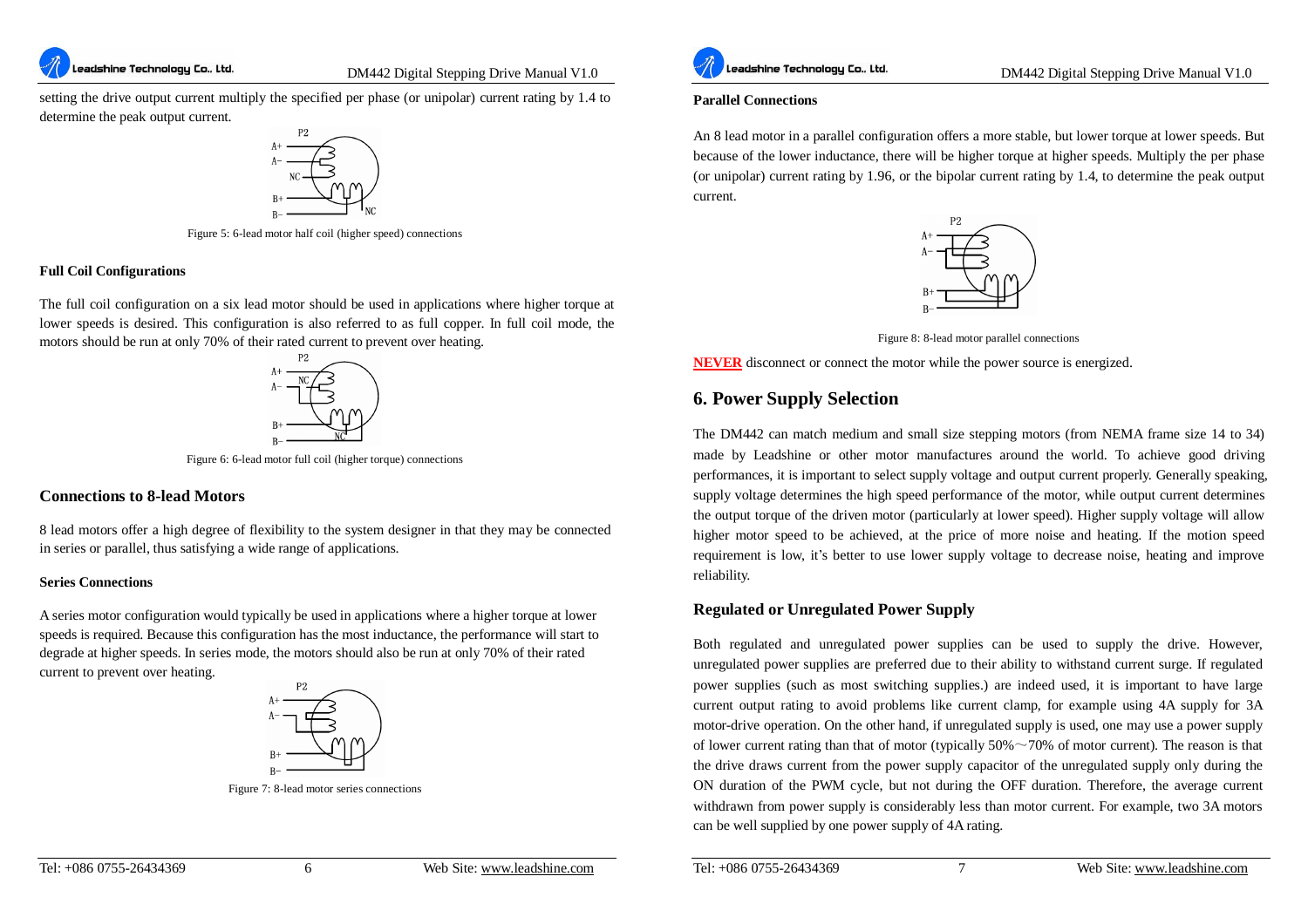

#### **Multiple Drives**

It is recommended to have multiple drives to share one power supply to reduce cost, if the supply has enough capacity. To avoid cross interference, **DO NOT** daisy-chain the power supply input pins of the drives. Instead, please connect them to power supply separately.

#### **Selecting Supply Voltage**

The power MOSFETS inside the DM442 can actually operate within  $+20 \sim +40$ VDC, including power input fluctuation and back EMF voltage generated by motor coils during motor shaft deceleration. Higher supply voltage can increase motor torque at higher speeds, thus helpful for avoiding losing steps. However, higher voltage may cause bigger motor vibration at lower speed, and it may also cause over-voltage protection or even drive damage. Therefore, it is suggested to choose only sufficiently high supply voltage for intended applications, and it is suggested to use power supplies with theoretical output voltage of  $+20 \sim +36$ VDC, leaving room for power fluctuation and back-EMF.

#### **7. Selecting Microstep Resolution and Drive Output Current**

Microstep resolutions and output current are programmable, the former can be set from full-step to 102,400 steps/rev and the latter can be set from 0.5A to 4.2A. See more information about **Microstep and Output Current Setting** in Section 13.

However, when it's not in software configured mode, this drive uses an 8-bit DIP switch to set microstep resolution, and motor operating current, as shown below:





Standstill Current (ON half/OFF full) Motor auto-identification and parameter auto-configuration (2 change in 2 second)

#### **Microstep Resolution Selection**

When it's not in software configured mode, microstep resolution is set by SW5, 6, 7, 8 of the DIP switch as shown in the following table:



.<br>Leadshine Technology Co., Ltd.

DM442 Digital Stepping Drive Manual V1.0

| <b>Microstep</b> | Steps/rev.(for 1.8° motor)  | SW <sub>5</sub> | SW <sub>6</sub> | SW7        | SW <sub>8</sub> |
|------------------|-----------------------------|-----------------|-----------------|------------|-----------------|
| 1 to 512         | Default/Software configured | <b>ON</b>       | ON              | ON         | ON              |
| $\overline{2}$   | 400                         | <b>OFF</b>      | <b>ON</b>       | ON         | ON              |
| $\overline{4}$   | 800                         | <b>ON</b>       | <b>OFF</b>      | ON         | ON              |
| 8                | 1600                        | <b>OFF</b>      | <b>OFF</b>      | ON         | ON              |
| 16               | 3200                        | ON              | ON              | <b>OFF</b> | ON              |
| 32               | 6400                        | <b>OFF</b>      | ON              | <b>OFF</b> | ON              |
| 64               | 12800                       | <b>ON</b>       | <b>OFF</b>      | <b>OFF</b> | ON              |
| 128              | 25600                       | <b>OFF</b>      | <b>OFF</b>      | <b>OFF</b> | ON              |
| 5                | 1000                        | ON              | ON              | ON         | <b>OFF</b>      |
| 10               | 2000                        | <b>OFF</b>      | <b>ON</b>       | ON         | <b>OFF</b>      |
| 20               | 4000                        | ON              | <b>OFF</b>      | ON         | <b>OFF</b>      |
| 25               | 5000                        | <b>OFF</b>      | <b>OFF</b>      | ON         | <b>OFF</b>      |
| 40               | 8000                        | <b>ON</b>       | ON              | <b>OFF</b> | <b>OFF</b>      |
| 50               | 10000                       | <b>OFF</b>      | ON              | <b>OFF</b> | <b>OFF</b>      |
| 100              | 20000                       | <b>ON</b>       | <b>OFF</b>      | <b>OFF</b> | <b>OFF</b>      |
| 125              | 25000                       | <b>OFF</b>      | <b>OFF</b>      | <b>OFF</b> | <b>OFF</b>      |

#### **Current Settings**

For a given motor, higher drive current will make the motor to output more torque, but at the same time causes more heating in the motor and drive. Therefore, output current is generally set to be such that the motor will not overheat for long time operation. Since parallel and serial connections of motor coils will significantly change resulting inductance and resistance, it is therefore important to set drive output current depending on motor phase current, motor leads and connection methods. Phase current rating supplied by motor manufacturer is important in selecting drive current, however the selection also depends on leads and connections.

When it's not in software configured mode, the first three bits (SW1, 2, 3) of the DIP switch are used to set the dynamic current. Select a setting closest to your motor's required current.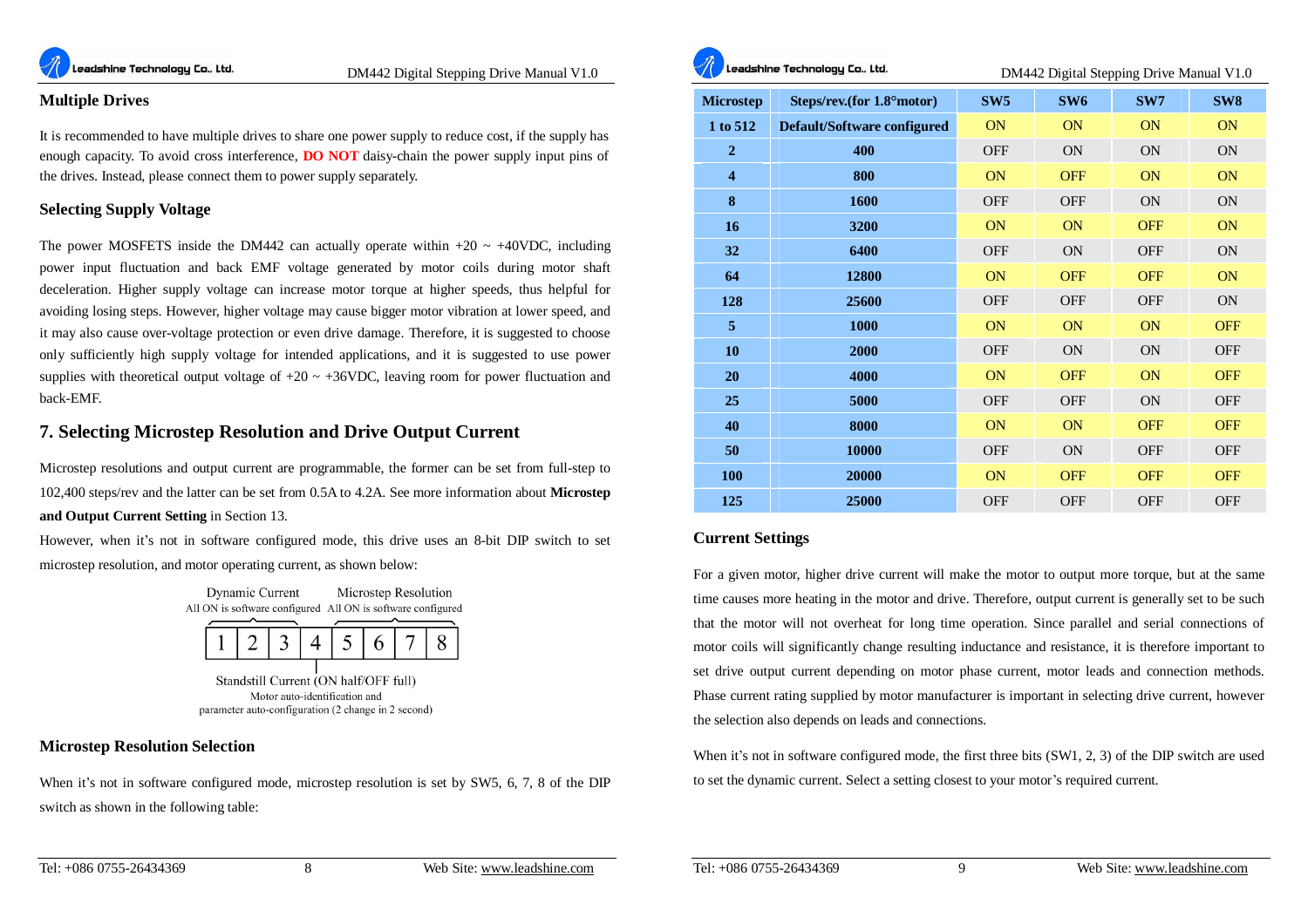#### **Dynamic current setting**

| <b>Peak Current</b>                       | <b>RMS Current</b> | SW <sub>1</sub> | SW2        | SW3        |
|-------------------------------------------|--------------------|-----------------|------------|------------|
| Default/Software configured (0.5 to 4.2A) |                    | ON              | ON         | ON         |
| 1.46A                                     | 1.04A              | <b>OFF</b>      | ON         | ON         |
| 1.91A                                     | 1.36A              | ON              | <b>OFF</b> | ON         |
| 2.37A                                     | 1.69A              | <b>OFF</b>      | <b>OFF</b> | ON         |
| 2.84A                                     | 2.03A              | ON              | ON         | <b>OFF</b> |
| 3.31A                                     | 2.36A              | <b>OFF</b>      | ON         | <b>OFF</b> |
| 3.76A                                     | 2.69A              | ON              | <b>OFF</b> | <b>OFF</b> |
| 4.20A                                     | 3.00A              | <b>OFF</b>      | <b>OFF</b> | <b>OFF</b> |

**Notes:** Due to motor inductance, the actual current in the coil may be smaller than the dynamic current setting, particularly under high speed condition.

#### **Standstill current setting**

SW4 is used for this purpose. OFF meaning that the standstill current is software configured, and ON meaning that standstill current is set to be the same as the selected dynamic current.

By default, the current automatically reduced to 60% of the selected dynamic current two second after the last pulse. Theoretically, this will reduce motor heating to 36% (due to  $P=I^{2*}R$ ) of the original value. **Reduction rate and idle time can be configured in the PC software ProTuner**. See more information in section 13.

#### **8. Wiring Notes**

- l In order to improve anti-interference performance of the drive, it is recommended to use twisted pair shield cable.
- l To prevent noise incurred in PUL/DIR signal, pulse/direction signal wires and motor wires should not be tied up together. It is better to separate them by at least 10 cm, otherwise the disturbing signals generated by motor will easily disturb pulse direction signals, causing motor position error, system instability and other failures.
- l If a power supply serves several drives, separately connecting the drives is recommended instead of daisy-chaining.
- l It is prohibited to pull and plug connector P2 while the drive is powered ON, because there is



DM442 Digital Stepping Drive Manual V1.0

high current flowing through motor coils (even when motor is at standstill). Pulling or plugging connector P2 with power on will cause extremely high back-EMF voltage surge, which may damage the drive.

#### **9. Typical Connection**

A complete stepping system should include stepping motor, stepping drive, power supply and controller (pulse generator). A typical connection is shown as figure 9.



Figure 9: Typical connection

#### **10. Sequence Chart of Control Signals**

In order to avoid some fault operations and deviations, PUL, DIR and ENA should abide by some rules, shown as following diagram:



Figure 10: Sequence chart of control signals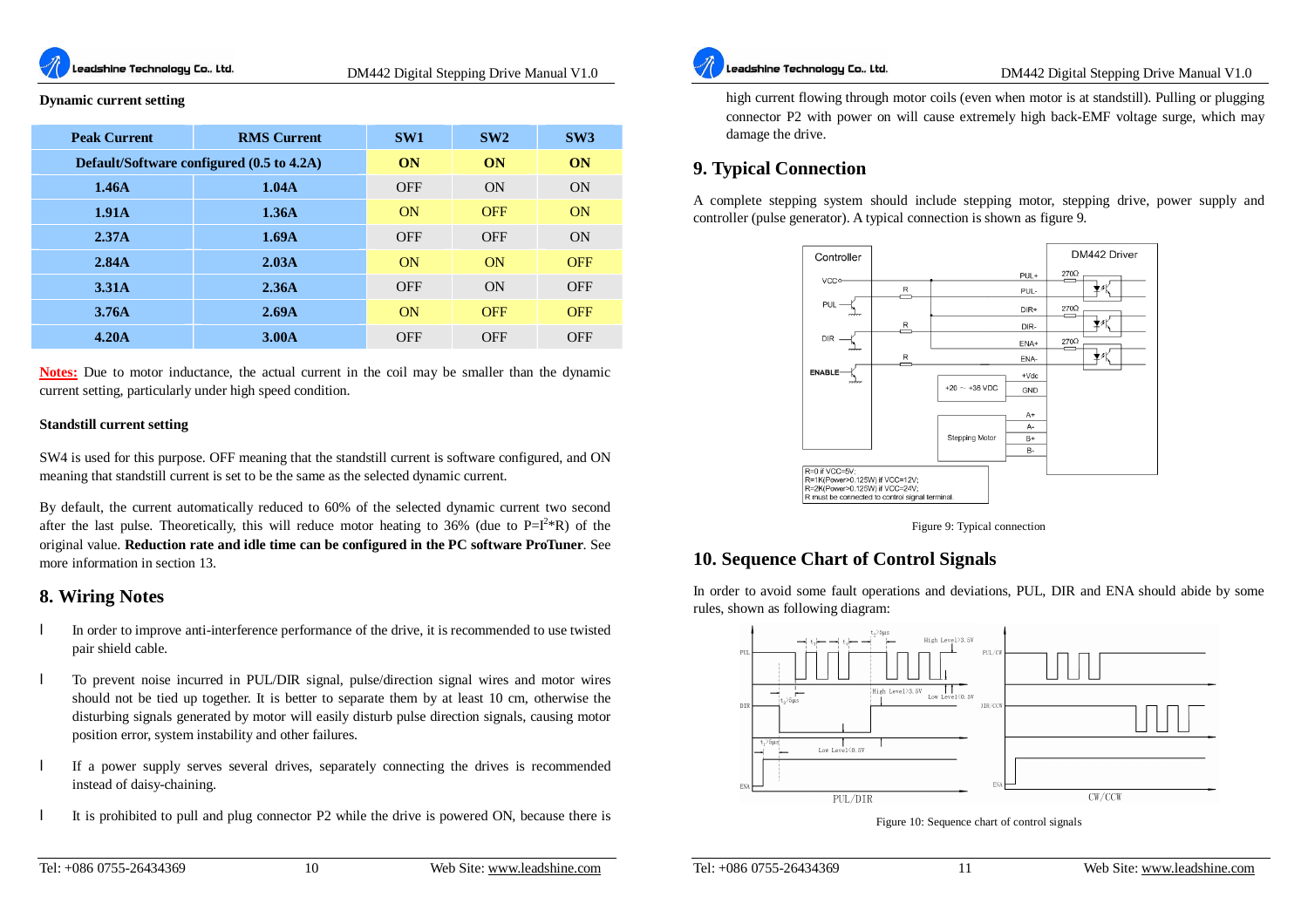

#### **Remark:**

- a) t1: ENA must be ahead of DIR by at least 5μs. Usually, ENA+ and ENA- are NC (not connected). See "Connector P1 Configurations" for more information.
- b) t2: DIR must be ahead of PUL active edge by 5μs to ensure correct direction;
- c) t3: Pulse width not less than 2.5μs;
- d) t4: Low level width not less than 2.5μs.

#### **11. Protection Functions**

To improve reliability, the drive incorporates some built-in protection functions. The DM442 uses one RED LED to indicate what protection has been activated. The periodic time of RED is 5 s (seconds), and how many times the RED turns on indicates what protection has been activated. Because only one protection can be displayed by RED LED, so the drive will decide what error to display according to their priorities. See the following **Protection Indications** table for displaying priorities.

#### **Over-current Protection**

Over-current protection will be activated when continuous current exceeds the limit or in case of short circuit between motor coils or between motor coil and ground, and RED LED will turn on once within each periodic time (5 s).

#### **Over-voltage Protection**

When power supply voltage exceeds  $50\pm1$  VDC, protection will be activated and RED LED will turn on twice within each periodic time (5 s).

#### **Phase Error Protection**

Motor power lines wrong & not connected will activate this protection. RED LED will turn on four times within each periodic time (5 s).

**Attention:** When above protections are active, the motor shaft will be free or the LED will blink. Reset the drive by repowering it to make it function properly after removing above problems. Since there is no protection against power leads  $(+, -)$  reversal, it is critical to make sure that power supply leads correctly connected to drive. Otherwise, the drive will be damaged instantly.



DM442 Digital Stepping Drive Manual V1.0

#### **Protection Indications**



#### **12. Frequently Asked Questions**

In the event that your drive doesn't operate properly, the first step is to identify whether the problem is electrical or mechanical in nature. The next step is to isolate the system component that is causing the problem. As part of this process you may have to disconnect the individual components that make up your system and verify that they operate independently. It is important to document each step in the troubleshooting process. You may need this documentation to refer back to at a later date, and these details will greatly assist our Technical Support staff in determining the problem should you need assistance.

Many of the problems that affect motion control systems can be traced to electrical noise, controller software errors, or mistake in wiring.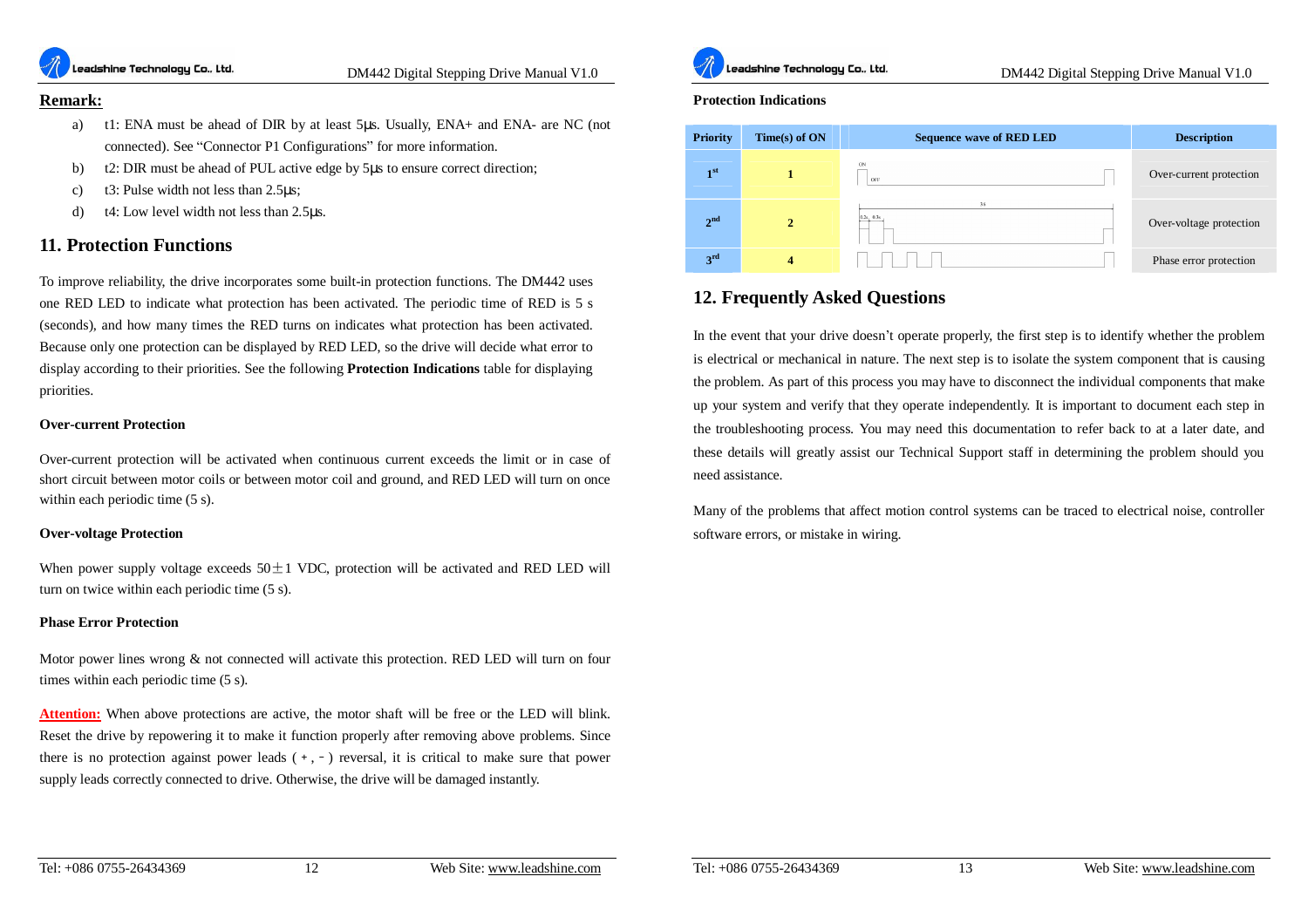

**Leadshine Technology Co., Ltd.** *DM442 Digital Stepping Drive Manual V1.0* 

#### **Problem Symptoms and Possible Causes**

| <b>Symptoms</b>                          | <b>Possible Problems</b>                                |
|------------------------------------------|---------------------------------------------------------|
|                                          | No power                                                |
|                                          | Microstep resolution setting is wrong                   |
| <b>Motor</b> is not rotating             | DIP switch current setting is wrong                     |
|                                          | Fault condition exists                                  |
|                                          | The drive is disabled                                   |
| Motor rotates in the wrong direction     | Motor phases may be connected in reverse.               |
| The drive in fault                       | DIP switch current setting is wrong                     |
|                                          | Something wrong with motor coil                         |
|                                          | Control signal is too weak                              |
|                                          | Control signal is interfered                            |
| <b>Erratic motor motion</b>              | Wrong motor connection                                  |
|                                          | Something wrong with motor coil                         |
|                                          | Current setting is too small, losing steps              |
|                                          | Current setting is too small                            |
| Motor stalls during acceleration         | Motor is undersized for the application                 |
|                                          | Acceleration is set too high                            |
|                                          | Power supply voltage too low                            |
|                                          | Inadequate heat sinking / cooling                       |
| <b>Excessive motor and drive heating</b> | Automatic current reduction function not being utilized |
|                                          | Current is set too high                                 |



#### **13. Professional Tuning Software ProTuner**

#### **Introduction**

This section will provide an overview of connection and basic setup instructions for Leadshine's digital stepping drive DM442 using the **ProTuner** software. These instructions will walk you through the following steps necessary to start up your drive and motor. This section is intended for setting up the drive with the **ProTuner**.

#### **Software Installation**

The **ProTuner** is windows based setup software for tuning Leadshine's digital stepper drive DM442. It can run in windows systems, including Win95/Win98/WindowsNT/ Windows 2000/Windows XP. And the selected PC should have 1 serial port at least for communicating with the drive.

Double click "**ProTuner\_DM442\_V2.0.exe**" to begin installing the **ProTuner**. See Figure 11. Click **Next** to enter the "License Agreement" window. See Figure 12.

Note: The user can get it from either Leadshine CD or website. Please get the latest version from<http://www.leadshine.com>.



Figure 11: Begin to install the ProTuner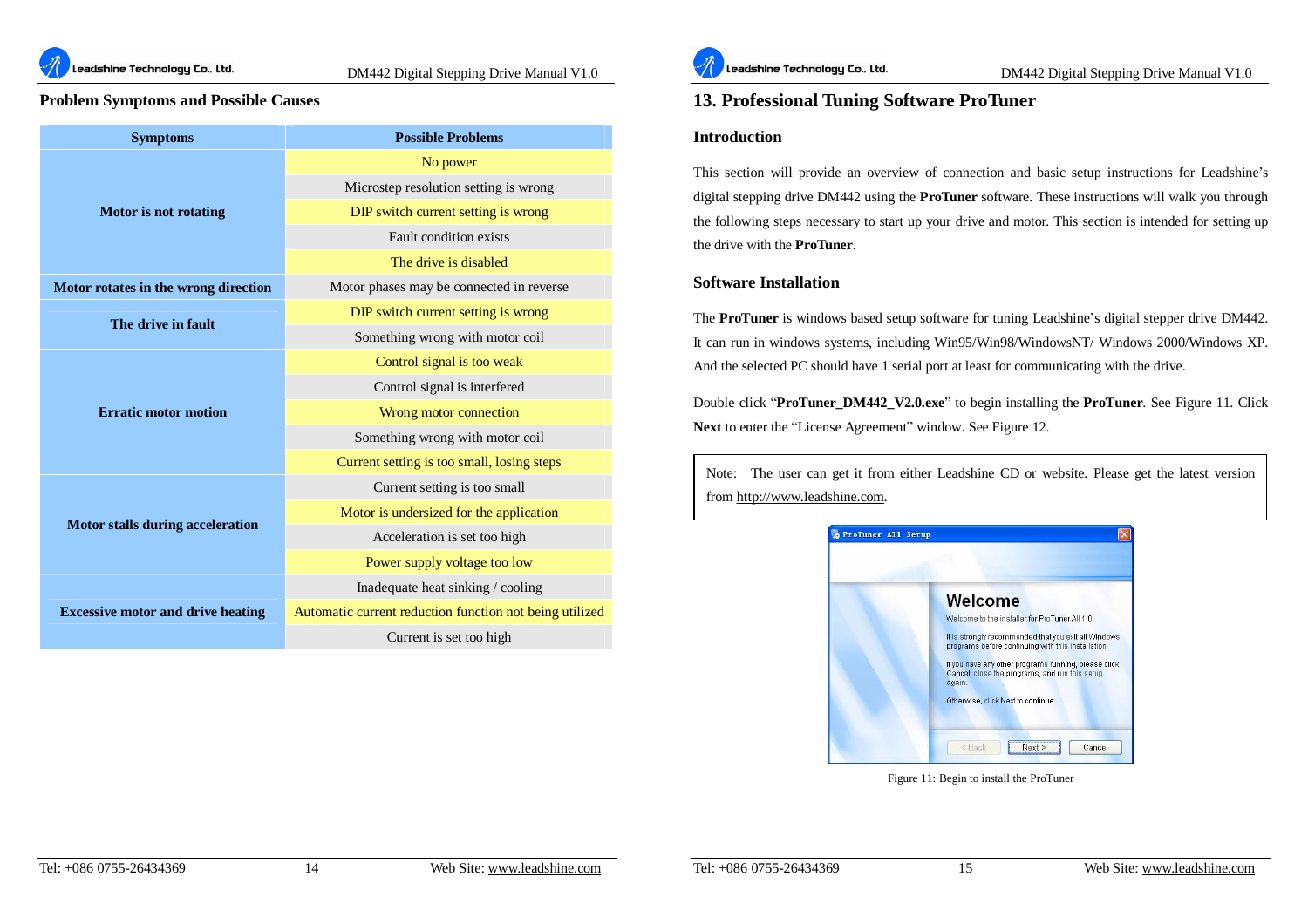

**Leadshine Technology Co., Ltd.** *DM442 Digital Stepping Drive Manual V1.0* 



Figure 12: License agreement

Choose "I agree to the terms of this license agreement" and click **Next** to continue installation. The user can enter user's information in the following window. See Figure 13. After entering the user's information, click **Next** to select installation folder, where you would like to install the **ProTuner**. See Figure 14.

|          | Enter your user information and click Next to continue. |  |
|----------|---------------------------------------------------------|--|
| Name:    |                                                         |  |
| Company: |                                                         |  |
|          |                                                         |  |
|          |                                                         |  |

Figure 13: User's information settings



### **Leadshine Technology Co., Ltd.** *DM442 Digital Stepping Drive Manual V1.0*

| ProTuner All Setup                                                                                                                                                                                     |  |
|--------------------------------------------------------------------------------------------------------------------------------------------------------------------------------------------------------|--|
| <b>Installation Folder</b><br>Where would you like ProTuner All to be installed?                                                                                                                       |  |
| The software will be installed in the folder listed below. To select a different<br>location, either type in a new path, or click Change to browse for an existing folder.<br>Install ProTuner All to: |  |
| D:\Program Files\ProTuner All<br>Change                                                                                                                                                                |  |
| Space required: 27.5 MB<br>Space available on selected drive; 5.46 GB                                                                                                                                  |  |
| Cancel<br>< Back<br>Next                                                                                                                                                                               |  |

Figure 14: Installation folder settings

| <b>Shortcut Folder</b>                                                                                                                                                                                              |  |
|---------------------------------------------------------------------------------------------------------------------------------------------------------------------------------------------------------------------|--|
| Where would you like the shortcuts to be installed?                                                                                                                                                                 |  |
| The shortcut icons will be created in the folder indicated below. If you don't want to<br>use the default folder, you can either type a new name, or select an existing folder<br>from the list<br>Shortcut Folder: |  |
| ProTuner All                                                                                                                                                                                                        |  |
| Install shortcuts for current user only<br>$\odot$<br>Make shortcuts available to all users                                                                                                                         |  |
|                                                                                                                                                                                                                     |  |

Figure 15: Shortcut folder setting

Set the "Shortcut Folder" in Figure 15 and continue to install the **ProTuner** by following Figure 16 and Figure 17. An **Installation Successful** window will appear if the **ProTuner** is installed successfully. See Figure 18.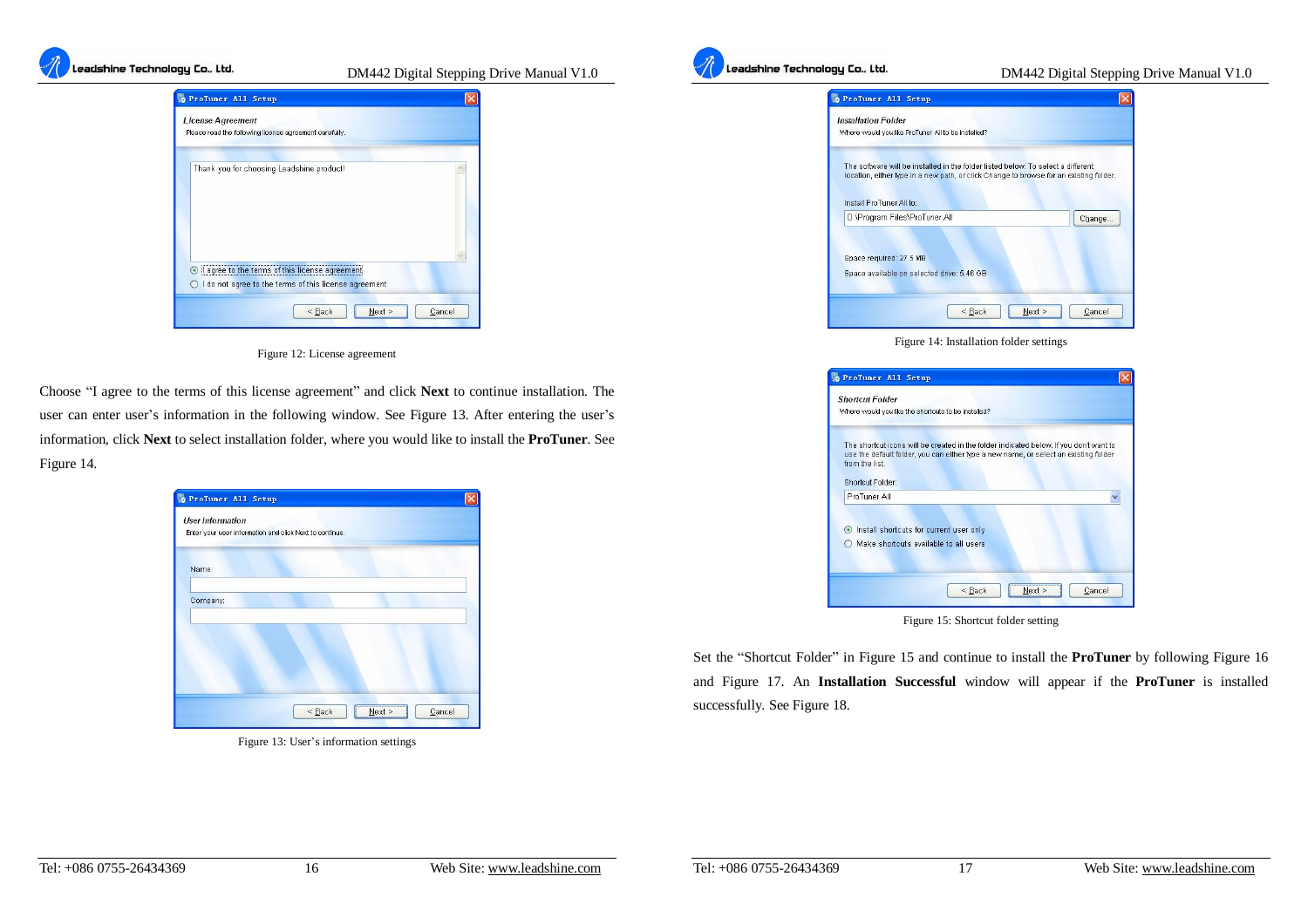

**Leadshine Technology Co., Ltd.** *DM442 Digital Stepping Drive Manual V1.0* 



Figure 16: Installation information summarization

| ProTuner All Setup                            |  |
|-----------------------------------------------|--|
| <b>Installing ProTuner All</b><br>Please wait |  |
| Installing Files<br>Seeking                   |  |
| TEL                                           |  |
|                                               |  |
|                                               |  |
|                                               |  |

Figure 17: Installing the ProTuner



#### **Leadshine Technology Co., Ltd.** *DM442 Digital Stepping Drive Manual V1.0*



Figure 18: Finish installation

#### **Connections and Testing**

Connect the stepping system according to the contents in previous sections and connect the PC to the drive as the following figure.

#### **RS232 Interface Connection**



Figure 19: RS232 interface connection

#### **Testing the Stepping System**

Turn on the power supply, the green (Power) LED will light. The DM442 has default parameters stored in the drive. If the system has no hardware and wirings problem, the motor should be locked and the drive should be ready.

If the red LED immediately turns on (flickers), then check power supply, the motor, motor wirings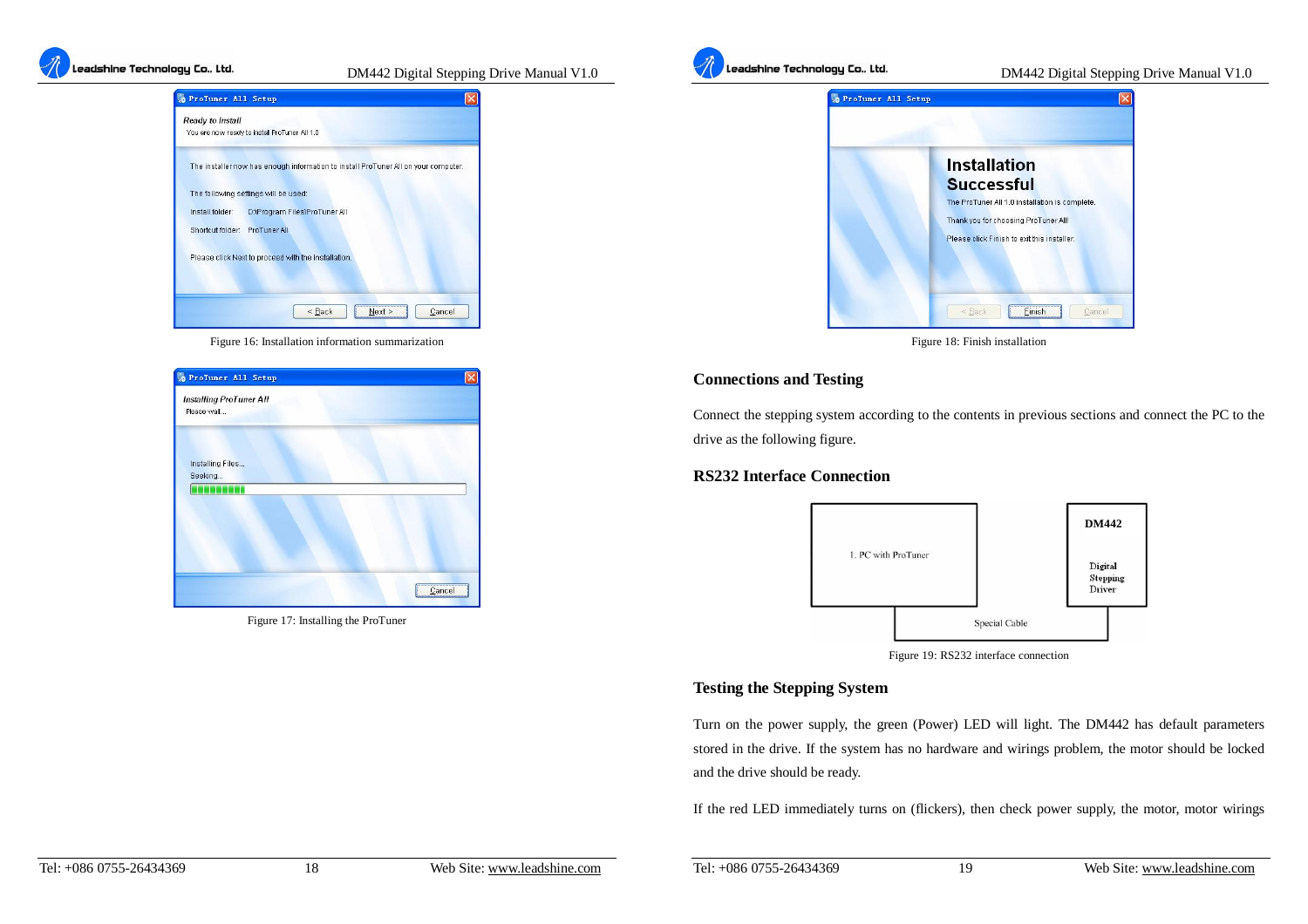

#### **Leadshine Technology Co.. Ltd.** *DM442 Digital Stepping Drive Manual V1.0*

and try again. Open the tuning software **ProTuner** and check drive status by clicking **Err** check. If it's **Phase Error**, check the motor, motor wirings and try again. If it still doesn't work after you followed all of the previous steps, please contact us at **[tech@leadshine.com](mailto:tech@leadshine.com)**.

If the RED LED is OFF and the motor is normal, then you can start to tune the servo with **ProTuner**. However, we recommend you see the following contents before starting tuning.

#### **Software Introduction**

#### **ProTuner Main Window**



#### **ProTuner Toolbar**





.<br>Leadshine Technology Co., Ltd.

#### **Option**

The user can choose three drop-down menus by clicking "**Option**", including **Com Confi**guration, Parameters Configuration, and **Exit**.

- l **Com Configuration**: Configure Com communication interface.
- **Parameteres Configuration:** Read/write parameters between the drive and the ProTuner, or save configuration as a file and load configuration from a file.
- l **Exit:** Exit the **ProTuner**.

#### **Com Config Window**



Figure 21: RS232 communication configuration window

**Serial Port:** Select the serial communication port to which the drive is connected. The factory default setting is COM1.

**Baud Rate:** Select the communication baud rate. The factory default setting is 38400.

Click **Open** button to establish a connection with the specified settings. When connecting, you can read stored parameter setting from the drive to the ProTuner, or write new parameter setting from the ProTuner to the drive settings in the **parameters configuration** window.

#### **Parameters Configuration Window**

Recommend to always keep this window active. In this window, the user can read the parameter setting from the drive, or write parameters setting to the drive after finishing to configure all the settings. In addition, the user can also save the configuration to a file for later use or load a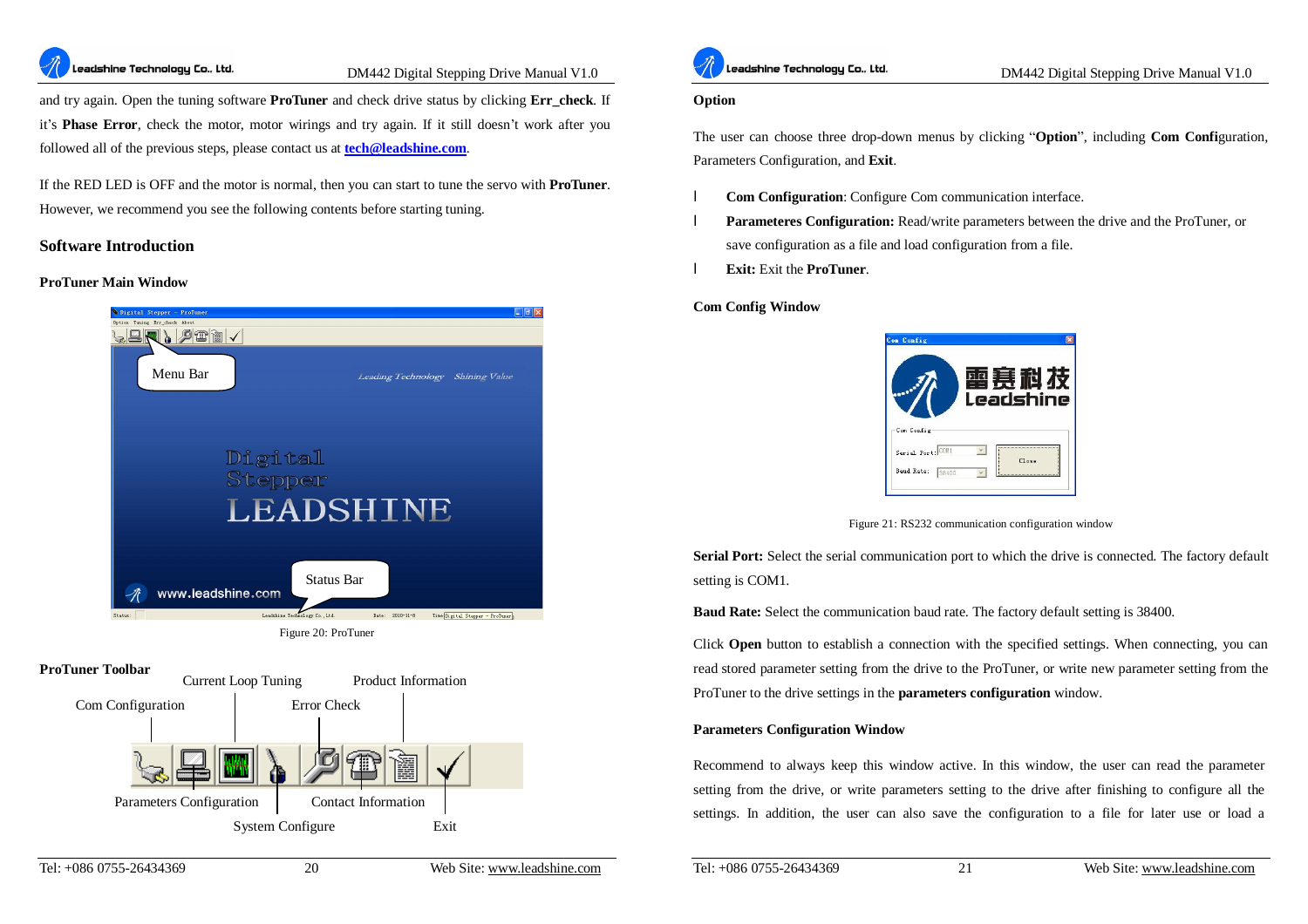

configuration from a stored file. See figure 22.

**Read RAM:** Read parameter settings from the drive's RAM to the ProTuner.

**Write RAM:** Write parameter settings from the ProTuenr to the drive's RAM.

**Write EEprom:** Write parameter settings from the ProTuenr to the drive's EEprom.

**Reset Drive:** Reset all parameter to default value.



Figure 22: Parameters configuration window

#### **Tuning**

The user can choose one or two drop-down menu(s) by clicking **Tuning**, including **CurrentLoop** and **SystemConfig**.

l **CurrentLoop**: In Current Tuning window, the user can tune the **Kp** (**Proportional Gain**) and **Ki** (**Integral Gain)** of drive's current loop to optimize responses with different motors. Start/Restart a Step Response test to get an optimum response.

**Kp: Proportional Gain**. Proportional Gain determines the response of the drive to current setting command. Low Proportional Gain provides a stable system (doesn't oscillate), has low stiffness, and



**Leadshine Technology Co.. Ltd.** DM442 Digital Stepping Drive Manual V1.0

large current error, causing poor performances in tracking current setting command in each step like Figure 23. Too large Proportional Gain values will cause oscillations and unstable systems.



Figure 23: Current Tuning window

**Ki: Integral Gain**. Integral Gain helps the drive to overcome static current errors. A low or zero value for the Integral Gain may have current errors at rest. Increasing the Integral Gain can reduce the error. If the Integral Gain is too large, the systems may "hunt" (oscillate) about the desired position.

**Start** button: The user can start a Step Response test by clicking this button. Start/Restart a Step Response test to get an optimum response like Figure 23, and remember to save the settings to the drive by clicking **Write EEprom** in **parameters configuration** window when finish tuning .

**Auto** button: Click this button to auto-configure Kp and Ki for the connected motor. It has the same effect as changing SW4 two times in one second.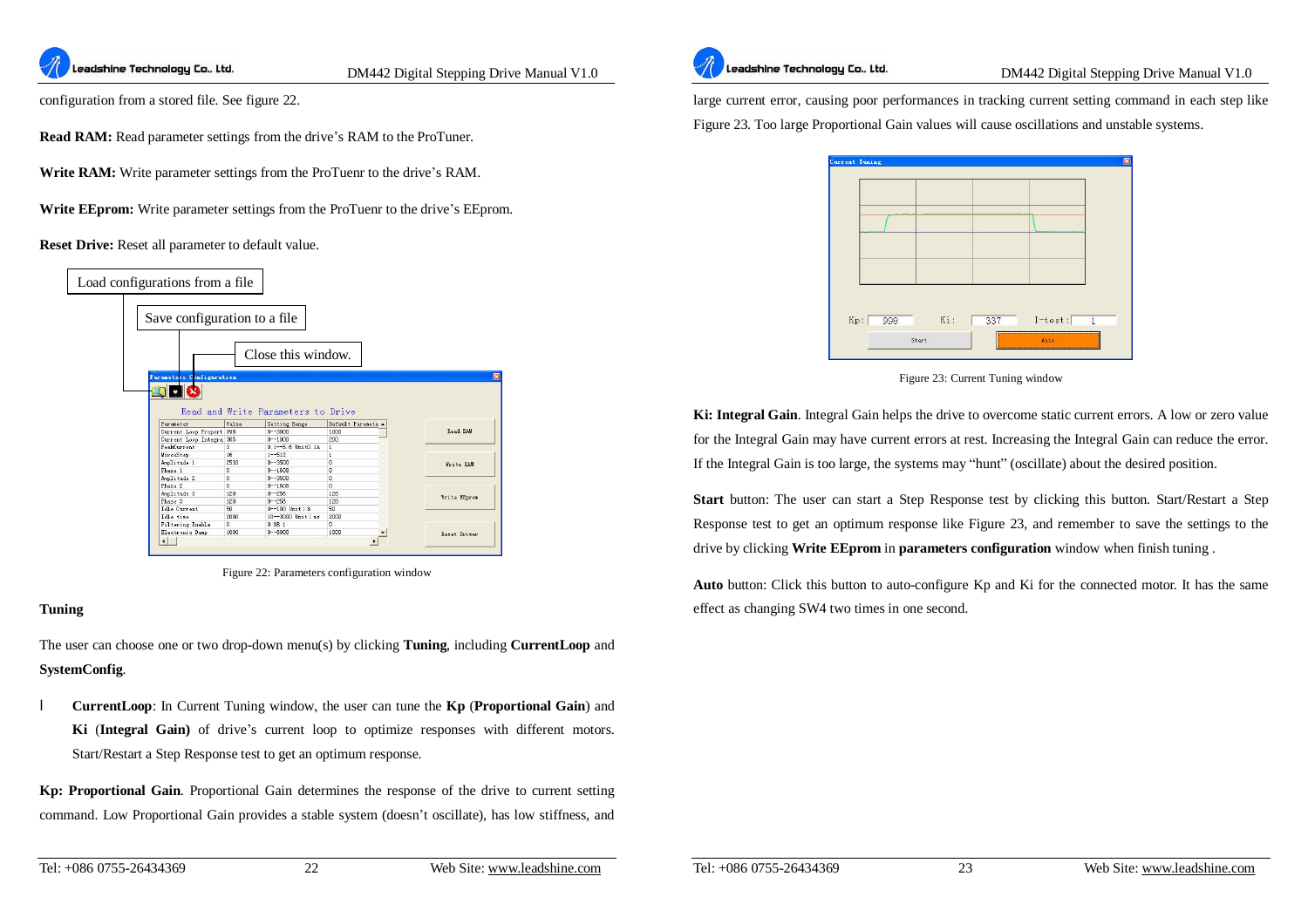

**Leadshine Technology Co.. Ltd.** *DM442 Digital Stepping Drive Manual V1.0* 



Figure 24: Kp=356, Ki=15 (poor performances)

#### **Notes:**

However, if the user does not want to tune the current loop after changing a different stepping motor, then **Motor self-test and parameter auto-setup** technology of the DM442 can replace manual tuning the drive with **ProTuner**. Just changes SW4 two times in 1 second (without ProTuner), or click **Auto** button, and then the drive will auto-identify the new motor and auto-configure related control parameters for optimum responses. **Recommend** use this function after changing the driven motor.

#### l **SystemConfig**:

In **SystemConfig** window, the user can configure Peak Current, Microstep, Elec Damp, Idle Current, Idle Time, Command Type, Active Edge and eliminate motor resonance. A built-in pulse generator can be used for test during tuning. See Picture 25.

#### **Leadshine Technology Co., Ltd.** *DM442 Digital Stepping Drive Manual V1.0*

| ystemConfig               |                                      |                       |                    |                 |                            |                        |                                   | 図  |
|---------------------------|--------------------------------------|-----------------------|--------------------|-----------------|----------------------------|------------------------|-----------------------------------|----|
| <b>StepperConfig</b>      |                                      |                       |                    |                 |                            |                        |                                   |    |
| 2.00<br>PeakCur(A):       |                                      | MircoStep:            |                    | 8               |                            | Elec Damp: 1000        |                                   |    |
| 50<br>Idle Current(%):    |                                      | Idle time(ms):        |                    | 2000            |                            |                        | <b>F</b> Pulse Filter Enable      |    |
| - CommandType-            |                                      |                       | -ActiveEdge-       |                 |                            |                        | DirectionDef-                     |    |
| <b>C PUL/DIR C CW/CCW</b> |                                      |                       | C Rising C Falling |                 |                            |                        | C Low C High                      |    |
| 1st ResonanceArea         |                                      |                       |                    |                 |                            |                        |                                   |    |
| Amp1: $\boxed{0}$         |                                      |                       |                    |                 |                            | 1.1.1.1                |                                   |    |
| Phase1: 0                 | ï.                                   |                       |                    |                 |                            |                        |                                   |    |
|                           |                                      | ń.<br>i.              | $\blacksquare$     | ¥.              | à.                         | à.<br>ń.               | ï.                                | ù. |
| 2st ResonanceArea:        |                                      |                       |                    |                 |                            |                        |                                   |    |
| Amp2: $\boxed{0}$         |                                      |                       |                    |                 |                            |                        |                                   |    |
| Phase2: 0                 | ř.                                   | 8 - 1 - 1 - 1 - 1 - 1 |                    |                 | $\mathbf{r}$<br>$\sim$ 100 | <b>Contract Street</b> | ¥.                                |    |
|                           |                                      |                       |                    |                 |                            |                        |                                   |    |
| 3st ResonanceArea         |                                      |                       |                    |                 |                            |                        |                                   |    |
| Amp3: 128                 |                                      |                       |                    |                 |                            |                        |                                   |    |
| Phase3: 128               | ï.                                   | $\mathbf{r}$          | à.                 |                 | ù.                         | ¥.                     | i.                                | ï. |
| á.                        | î.                                   | ï.                    | ï.                 |                 | ï.                         | ì.                     | ï.                                | ï. |
| <b>InternalPulser</b>     |                                      |                       |                    |                 |                            |                        |                                   |    |
|                           | the contract of the contract of the  |                       |                    | and the control | è.                         | $\mathbf{r}$           | $\Gamma$<br>$\mathbf{R}^{\prime}$ | ï  |
| 10                        | ×0.01 rps 区 Bidirectional 区 Positive |                       |                    |                 | Interval: [ms]:            |                        | 50                                |    |
|                           |                                      |                       |                    |                 |                            |                        |                                   |    |
| Repeats: 5                |                                      | Distance(r):          | 10                 |                 |                            | Start                  |                                   |    |
|                           |                                      |                       |                    |                 |                            |                        |                                   |    |

Figure 25: System Configure Window

**PeakCur: Peak Current**. The value is the peak current to the selected motor and can be set from 0.1 to 4.2 A. The user can set the peak current with **ProTuner** or DIP switches, see more information about setting output current of the drive in section 5 "**Connecting the Motor**" and section 7 "**Selecting Microstep Resolution and Drive Output Current**".

**MicroStep: Microstep Resolution**. The value is drive's microstep resolution setting and can be set from 1 to 512. The user can set the microstep with **ProTuner** or DIP switches, See more information about setting output current of the drive in section 7 "**Selecting Microstep Resolution and Drive Output Current**".

**ElecDamp: Electronic Damping Coefficient**. The electronic damping restrain resonance of the system and prevent amplitude of the oscillation from increasing to the extend that it makes the motor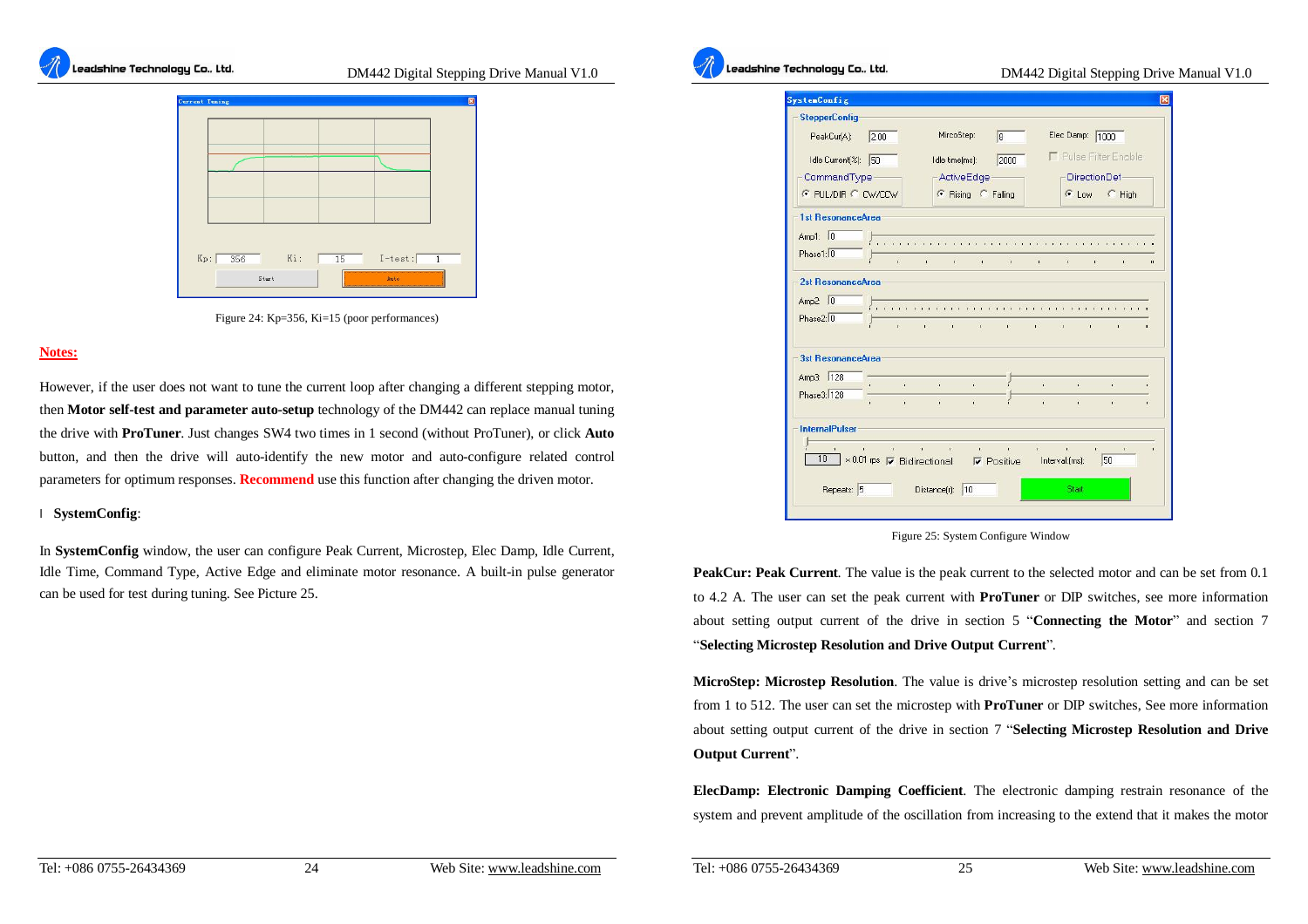

out of control. The optimal value depends on the system, and the default value is 3000.

**Idle Current: Standstill Current when motor stop.** When the motor stop time exceeds the **Idle Time**, the motor coil current reduces to Idle Current (In percentage). The percentage is rated to the Peak Current.

#### **Idle Time**: See **Idle Current**.

**Pulse Filter Enable**: Click the check box will turn on the internal pulse smoother or filter of DM442.

**DirectionDef: Direction Definition.** Relate the default running direction to **a HIGH** level input in DIR or **Low** level input in DIR. This panel is used for PUL/DIR command type only. Please note that the default direction is also related to motor coil connections.

**CommandType: Command Type** of control signal, including PUL/DIR and CW/CCW. Set this parameter according to **Command Type** of motion controller.

**ActiveEdge: Active Edge.** The user can set the triggered edge of pulse command signal in this panel. When the drive works in CW/CCW mode, no matter what level is at fixed level terminal, the drive can works properly.

#### **Anti-Resonance Introduction**

Step motors are highly resonant, which results in vibration and ringing. The ringing utilizes a large fraction of the motor's available torque – thereby wasting performance. Furthermore, at mid-range velocities, the resonance can become so severe that the motor looses synchronization and stalls. The DM442 drive provides robust anti-resonance control to stop the vibrations and maintain equilibrium. This feature requires that the drive be configured with respect to the total inertia in the system. If set improperly, the effectiveness of the feature may be diminished.

The user can invoke or disable the feature by setting **Amp** and **Phase** values in **SystemConfig** window. **Amp** and **Phase** values all zero is to disable the feature, otherwise is to invoke the feature. It should be enabled unless the system configuration either does not need it or cannot tolerate it. A system with loose couplings or viscous loading generally does not need this feature. If a system has compliant (springy) coupling and is absent appreciably viscosity, it may not respond well to the active,



**Leadshine Technology Co., Ltd.** *DM442 Digital Stepping Drive Manual V1.0* 

anti-resonant loop in the drive. The anti-resonant feature is not designed to damp such a  $4^{\text{th}}$  order system. If the application of anti-resonance results in degradation or instability, it should be disabled.

**1 st ResonanceArea: Parameters for 1st resonance area.** It is usually between 0.6rps and 1.2rps.

**Amp1** is Amplitude adjustment for  $1<sup>st</sup>$  resonance area.

**Phase1** is Phase adjustment for 1<sup>st</sup> resonance area. The user can enter a value directly in the text box or move the slider bar back and forth to get an optimum value.

**2 nd ResonanceArea: Parameters for 2nd resonance area.** It is usually between 1.2rps and 2.4rps. Default **Amp2** and **Phase2** values are zero.

**3 rd ResonanceArea: Parameters for 3rd resonance area.** It is usually between 2.4rps and 4.8rps. Default **Amp3** and **Phase3** values are 128.

#### **Internal Pluser( Pulse Generator)**

The internal pulse generator offers a simple motion control for self-test and anti-resonance tuning. The user can adjust moving velocity, configure the direction and repeats of the motion.

**Bidirectional**: Click the check box to make the motion be bidirectional. Otherwise the motor only run in one direction.

**Positive**: It is used to change the initial direction for the motion.

**Interval**: Stop time before the next motion repeat. Unit: ms.

**Repeats**: Motion repeat times. If it is bidirectional, one repeat is moving forward then back.

**Distance**: Moving distance in one direction in revolution.

**Start**/**Stop**: Start/Stop the motion.

#### **Note**:

When you adjust the velocity by moving the slider forth and back, the motor velocity would not change immediately as you expected. That is because the drive only read the new speed when it changes direction. Also be careful about the initial direction and moving distance if the motor is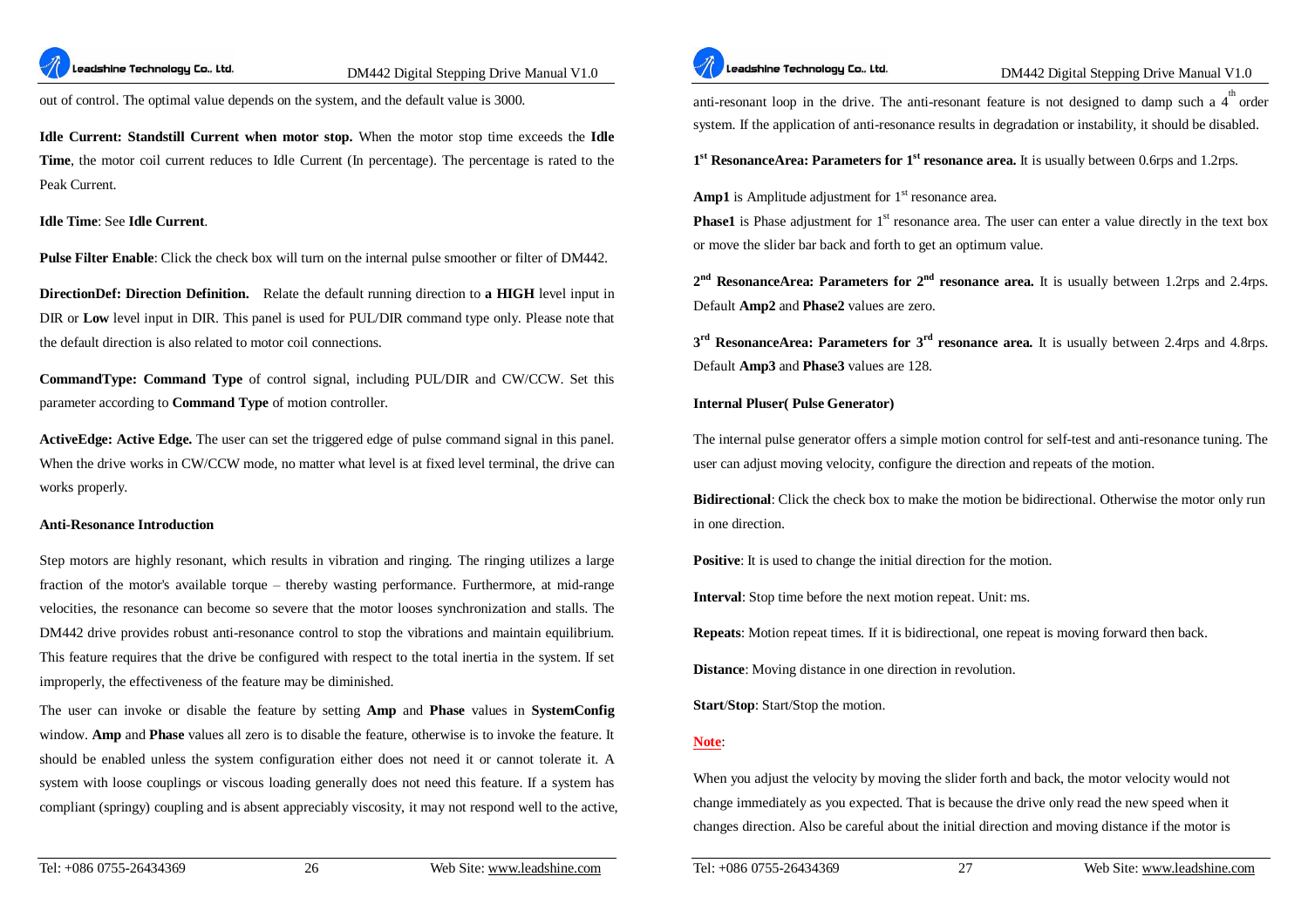

installed on a machine. It is recommended that set low speed and small distance if you are not sure whether the direction and distance is correct or not.

#### **Procedure for Achieving Optimum Performance**

**Step 1:** Start the motion test by clicking **Start/Stop** button. Find a resonance speed by slightly moving the slider bar of internal pulse generator back and forth. You can also use the arrow keys to adjust the speed precisely.

**Step 2:** Run the motor at the resonance speed and verify the motor smoothness. You may find a better smoothing value by slightly moving the slider bars of **AMP**(s) and **Phase**(s) back and forth.

It is very important to make the **AMP**(s) and **Phase**(s) adjustments at the proper test speeds with an unloaded motor. Running at an incorrect test speed will not excite the motor at its peak resonance, making it more difficult to find proper adjustment values. Optimum **AMP**(s) and **Phase**(s) values may be a little different between running the tests with an unloaded motor and a load motor.

For example, we find a resonance speed at 0.98 rps. We begin to move the Amp1 slider forth and the motor vibration and noise became lower and lower. Finally we find the move is the smoothest when **Amp 1** is 3300. The motor vibration and noise increase if **Amp 1** exceeds 3300. Then we follow the same procedure to search the best point for **Phase 1**. See Figure 26. Anti-resonance tuning is done.

Please remember to click **Write EEprom** to write the final parameter settings to the drive when finish tuning.



#### .<br>Leadshine Technology Co., Ltd.

#### DM442 Digital Stepping Drive Manual V1.0

| <b>SystemConfig</b>           |                                                      |                              |                              | ×        |
|-------------------------------|------------------------------------------------------|------------------------------|------------------------------|----------|
| <b>StepperConfig</b>          |                                                      |                              |                              |          |
| PeakCur(A):<br>2.00           | MircoStep:                                           | 8                            | Elec Damp: 1000              |          |
| Idle Current(%):<br>50        | Idle time(ms):                                       | 2000                         | <b>F</b> Pulse Filter Enable |          |
| CommandType                   | ActiveEdge                                           |                              | <b>DirectionDef</b>          |          |
| C PUL/DIR C CW/CCW            | C Rising C Falling                                   |                              | C Low C High                 |          |
| 1st ResonanceArea             |                                                      |                              |                              |          |
| Amp1: 3300                    |                                                      |                              |                              |          |
| $1 - 1 - 1 - 1$<br>Phase1: 74 |                                                      |                              |                              |          |
|                               | r.<br>ä                                              | î.<br>ì.                     | ń<br>r.                      | ï<br>n.  |
| 2st ResonanceArea             |                                                      |                              |                              |          |
| Amp2: $\boxed{0}$             |                                                      |                              |                              |          |
| Phase2: 0                     | $\mathbf{r}$<br>$\mathbf{r}$<br>$\Delta$             | $\mathbf{r}$<br>$\mathbf{r}$ | à.<br>í.                     | ¥.<br>ù. |
|                               |                                                      |                              |                              |          |
| 3st ResonanceArea             |                                                      |                              |                              |          |
| Amp3: 128                     |                                                      |                              |                              |          |
| Phase3: 128                   | ä.<br>ï.<br>ñ.                                       | ï.                           | ï.                           | ï.       |
|                               | á,<br>î.<br>î.                                       | à.                           | ì.                           | í.<br>ï. |
| InternalPulser                |                                                      |                              |                              |          |
|                               |                                                      |                              |                              |          |
| 98                            | $\times 0.01$ rps $\sqrt{\phantom{0}}$ Bidirectional | $\nabla$ Positive            | 50<br>Interval: [ms]:        |          |
|                               |                                                      |                              |                              |          |
| Repeats: 5                    | Distance[r]:<br>10                                   |                              | <b>Stap</b>                  |          |
|                               |                                                      |                              |                              |          |

Figure 26:  $1<sup>st</sup>$  Anti -Resonance Tuning (Speed=0.98rps)

#### **Err\_check**

l **Error Check**: This window shows both the present status of each error event and their history. Current error event(s) can be reset by clicking **Erase Current Err!** button, and all error events can be reset by clicking **Erase All!** button. List of the last ten drive faults. #0 being the most recent, #9 is the oldest. See Figure 27.



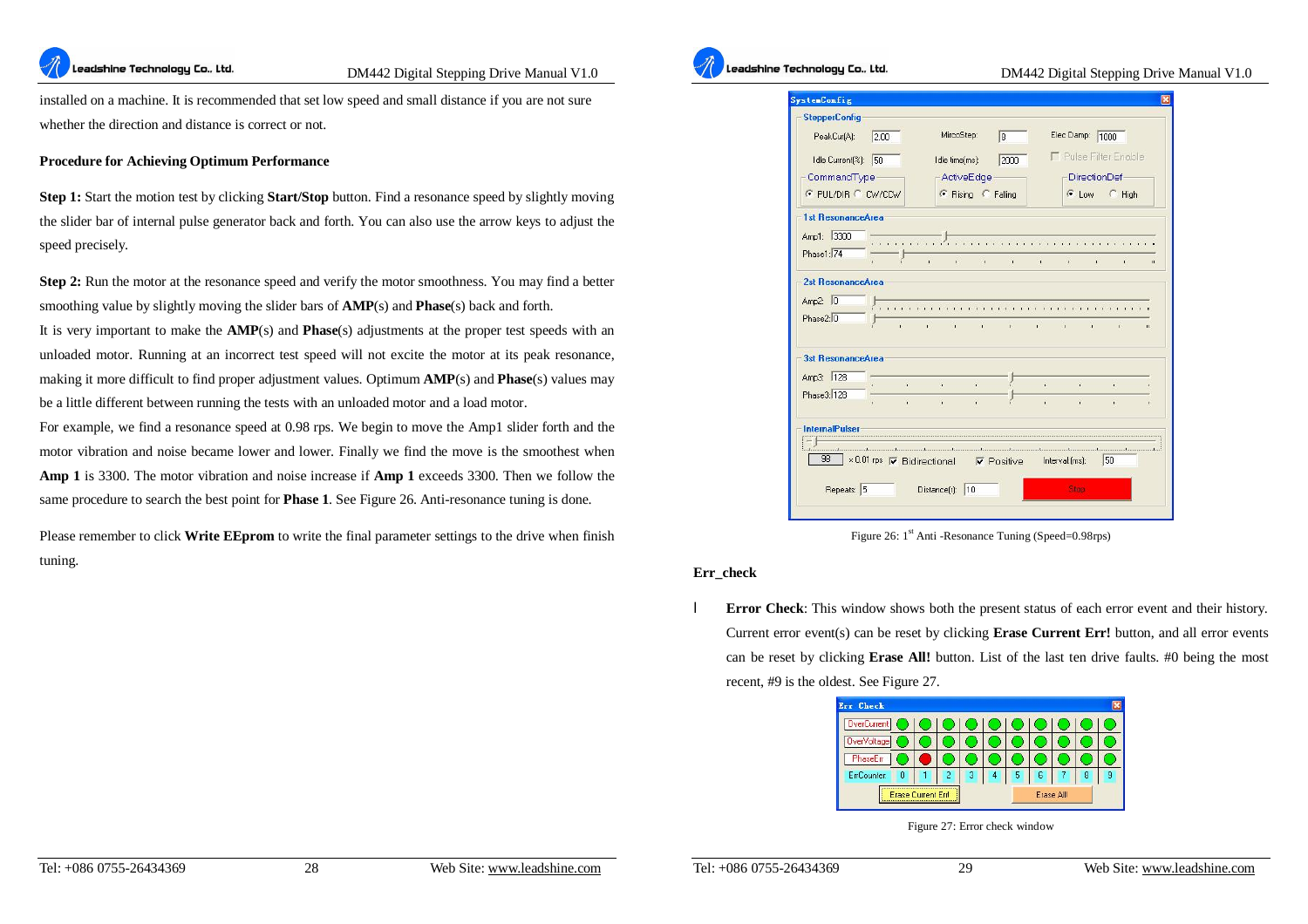

**OverCurrent: Over-current Protection**. Protection will be activated when continuous current exceeds 16A.

**OverVoltage: Over-voltage Protection**. When power supply voltage exceeds  $42 \pm 1$  VDC, protection will be activated.

**PhaseErr: Phase Error Protection**. Motor power lines wrong & not connected will activate this protection.

**ErrCounter:** Displays current error(s) and current error history.

**Erase Current Err!: Erase Current Err** button. The user can clear current error(s) by clicking this button.

**Erase All!: Erase All!** button. The user can clear all error(s) including error history by clicking this button.

#### **About**

The user can choose two drop-down menus by clicking "**About**", including **Product Information** and **Contact Us**.

- l **Product Information** window: Shows some product information about ProTuner.
- **Contact Us** window: Shows some contact information about Leadshine.



Figure 29: Contact information

210-518052



DM442 Digital Stepping Drive Manual V1.0

#### **APPENDIX**

#### **Twelve Month Limited Warranty**

Leadshine Technology Co., Ltd. warrants its products against defects in materials and workmanship for a period of 12 months from shipment out of factory. During the warranty period, Leadshine will either, at its option, repair or replace products which proved to be defective.

#### **Exclusions**

The above warranty does not extend to any product damaged by reasons of improper or inadequate handlings by customer, improper or inadequate customer wirings, unauthorized modification or misuse, or operation beyond the electrical specifications of the product and/or operation beyond environmental specifications for the product.

#### **Obtaining Warranty Service**

To obtain warranty service, a returned material authorization number (RMA) must be obtained from customer service at e-mail: [tech@leadshine.com](mailto:tech@leadshine.com) before returning product for service. Customer shall prepay shipping charges for products returned to Leadshine for warranty service, and Leadshine shall pay for return of products to customer.

#### **Warranty Limitations**

Leadshine makes no other warranty, either expressed or implied, with respect to the product. Leadshine specifically disclaims the implied warranties of merchantability and fitness for a particular purpose. Some jurisdictions do not allow limitations on how long and implied warranty lasts, so the above limitation or exclusion may not apply to you. However, any implied warranty of merchantability or fitness is limited to the 12-month duration of this written warranty.

#### **Shipping Failed Product**

If your product fail during the warranty period, e-mail customer service at [tech@leadshine.com](mailto:tech@leadshine.com) to obtain a returned material authorization number (RMA) before returning product for service. Please include a written description of the problem along with contact name and address. Send failed product to distributor in your area or: Leadshine Technology Co., Ltd. 3/F, Block 2, Nanyou Tianan Industrial Park, Nanshan Dist, Shenzhen, China. Also enclose information regarding the circumstances prior to product failure.